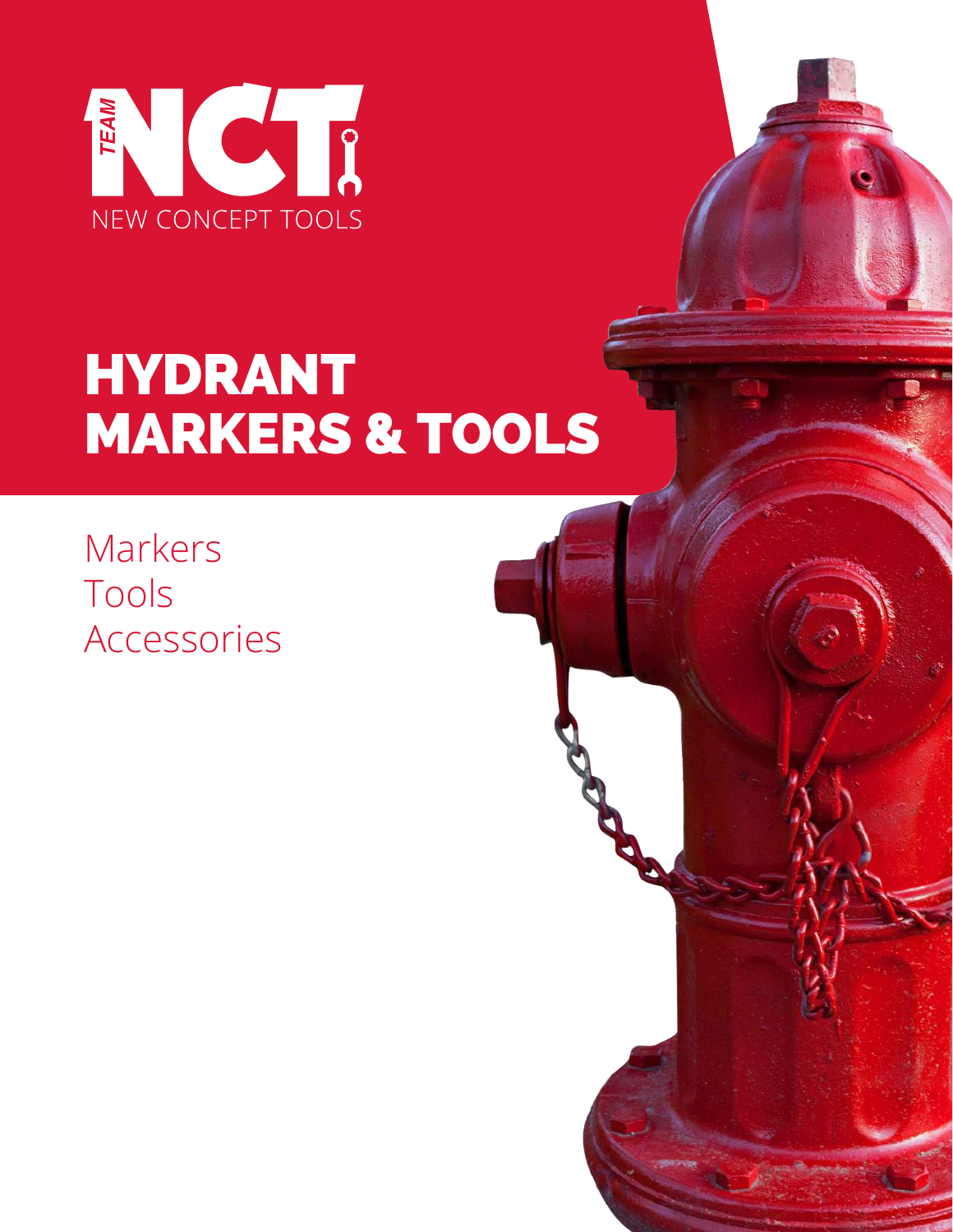### HYDRANT MARKERS & TOOLS Hydrant Markers

#### Galvanized Spring Flags with Reflective Bands

Spring-loaded Hydrant Markers are made of one-piece galvanized spring steel for corrosion resistance. The mounting bracket is part of the spring; a washer is supplied. Four 6˝ reflective weatherproof bands (two red and two white) are applied to the top section of the marker for superior visibility.



| <b>PRODUCT DESCRIPTION</b>           | WT       | PART NO |
|--------------------------------------|----------|---------|
| 4 ft. Spring Flag w/4" x 5" Flag     | $4$ lbs. | 40999   |
| 4" x 5" Replacement Flag             | $<1$ lb. | 409991  |
| 4 ft. Spring Flag w/Reflective Bands | $3$ lbs. | 41002   |
| 5 ft. Spring Flag w/Reflective Bands | $4$ lbs. | 410021  |

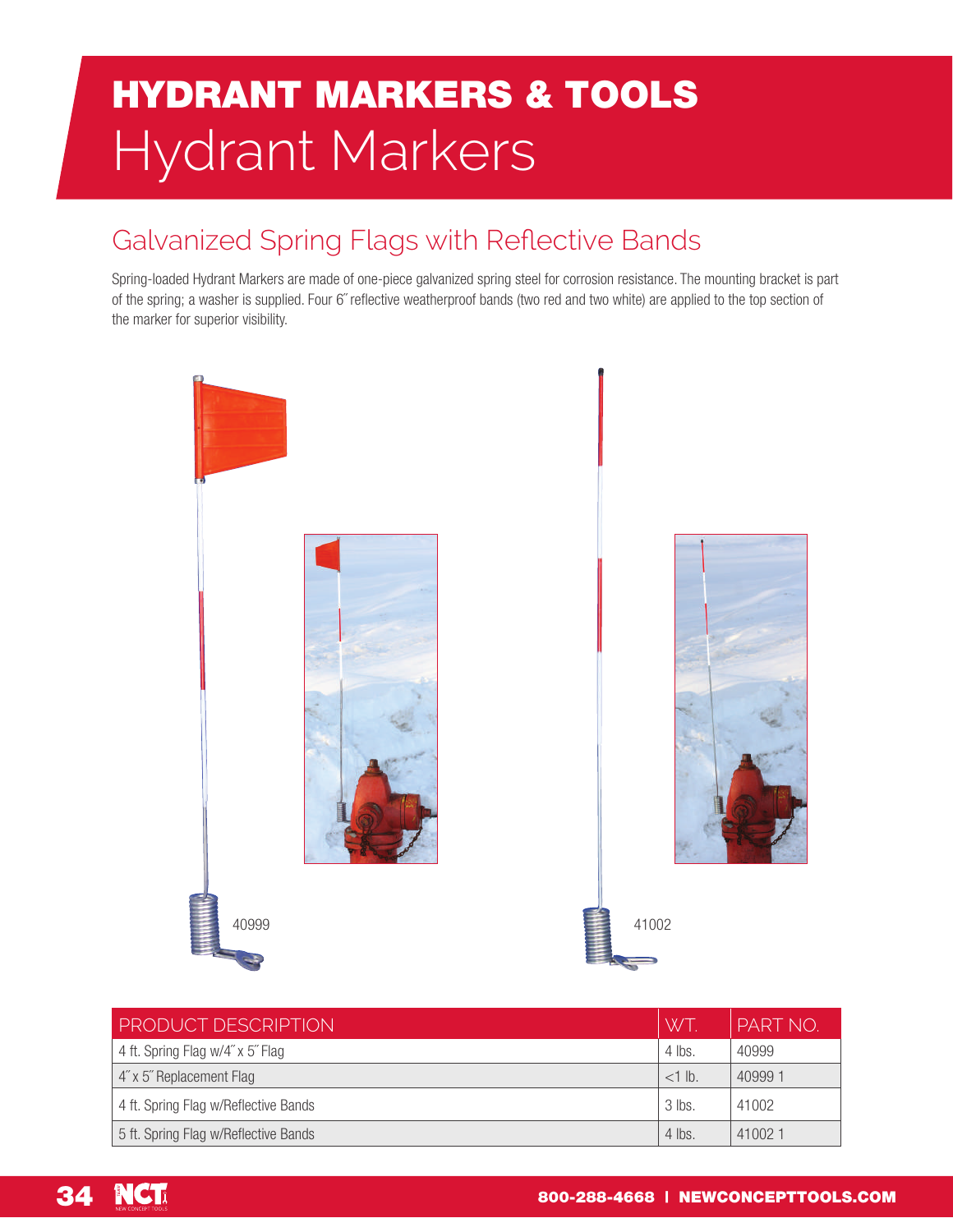### HYDRANT MARKERS & TOOLS Hydrant Markers

#### Safety Orange Hydrant Markers

- Double dipped in Safety Orange color paint
- 2 reflective, weatherproof stickers are supplied so hydrants can be easily located at night
- Standard rods are 1/2" with 1/2 loop for easy installation
- Large 4½" round flag-reduces chance of injury
- Individually wrapped and packed 10 to a bundle

#### Universal Flag Kit

The Universal Flag Kit consists of a 4½˝ Lexan red disc and a center mounted U-clip and stainless steel set screw. The kit will fit any ¼˝ to ½˝ steel shaft.



41001 05819A

| <b>PRODUCT DESCRIPTION</b>         | WT.      | PART NO. |
|------------------------------------|----------|----------|
| 48" Hydrant Marker 3/8" Galvanized | $3$ lbs. | 41000    |
| 48" Hydrant Marker 1/2" Rebar      | $3$ lbs. | 41001    |
| 52" Hydrant Marker 3/8" Galvanized | $3$ lbs. | 41004    |
| Universal Flag Kit                 | $<1$ lb. | 05819A   |

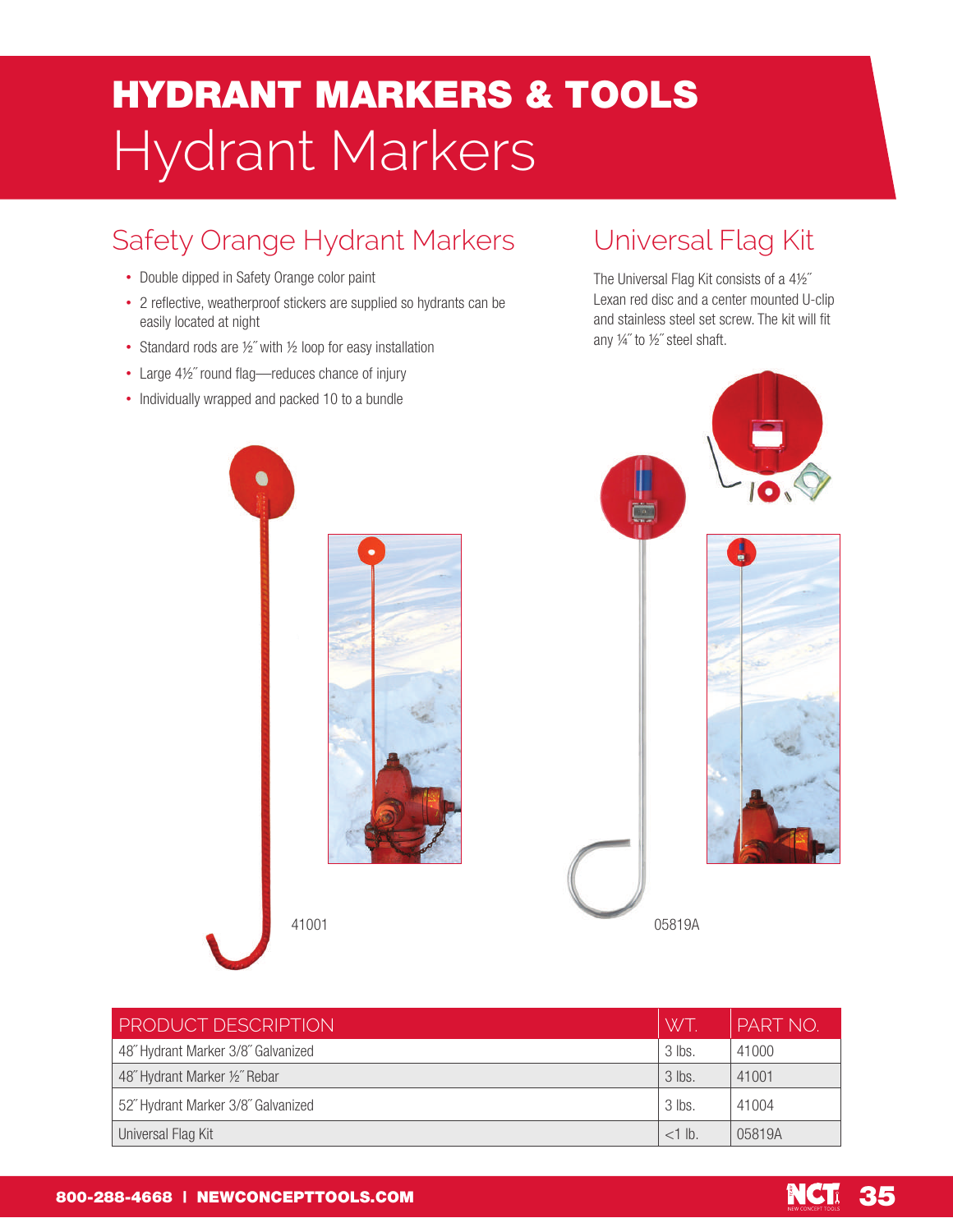## HYDRANT MARKERS & TOOLS Hydrant Tools & Accessories

### Hydrant Setter\*

The hydrant setter greatly eases the installation of hydrants which can weigh as much as a half ton. The lifting rings, which are held in proper alignment by the spreader bar, fit over the 2½" hose nozzles and are locked in place by the hose nozzle caps.



*\*Hydrant Setters are pull-tested certified and tagged with capacity.*

| <b>PRODUCT DESCRIPTION</b>                      |           | PART NO  |
|-------------------------------------------------|-----------|----------|
| Hydrant Setter with Spreader Bar                | $10$ lbs. | 63281    |
| Hydrant Out of Service Sign (7" O.D., 3¼" I.D.) | $<1$ lb.  | 05634 1A |